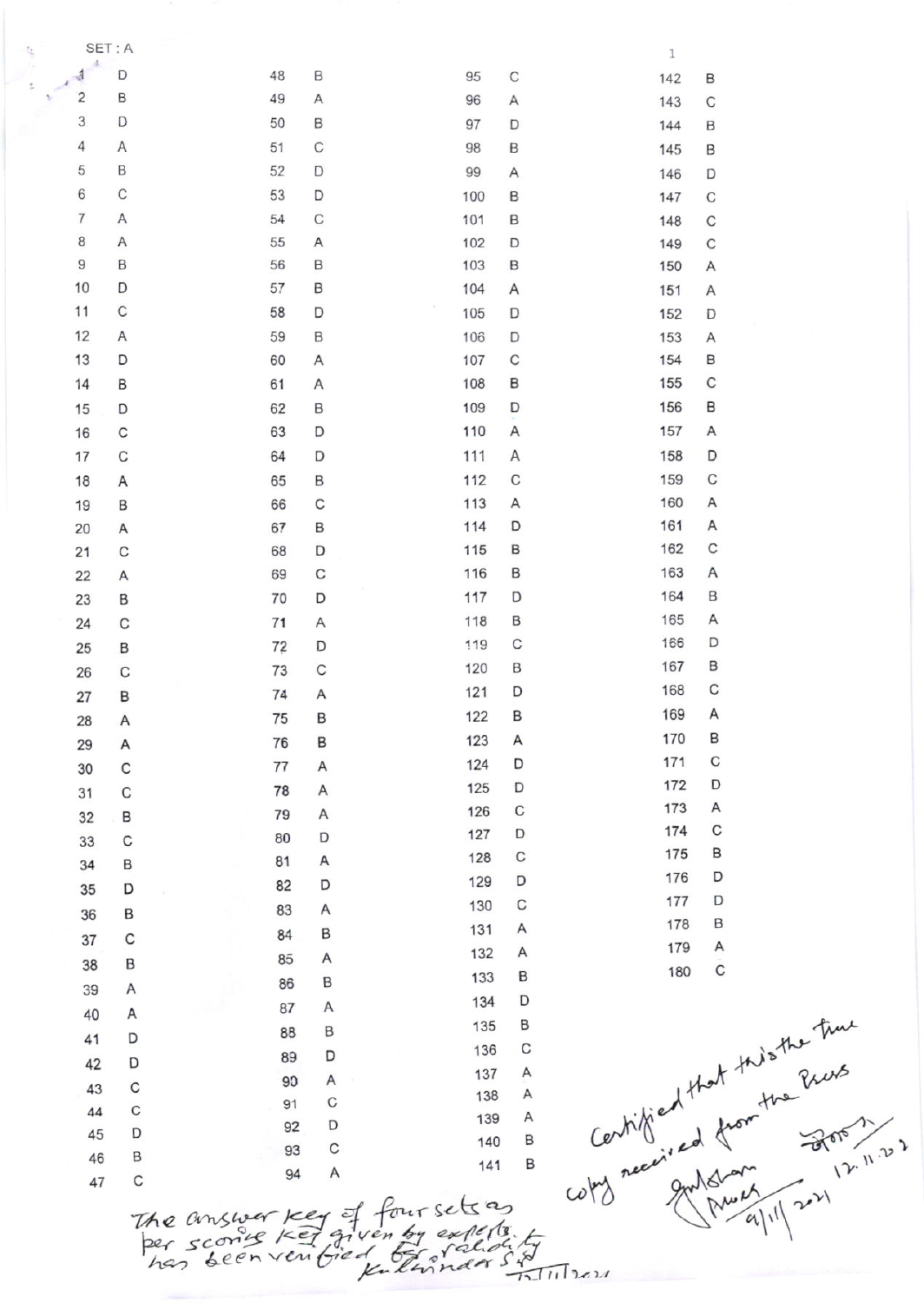SET: B  $\overline{2}$  $-1$ Α 48 C  $\mathsf C$ 95 142 D B  $\overline{2}$ 49 B 96 A 143  $\mathsf C$ 3 C 50 C 97  $\mathsf{C}$ 144 A 4 B 51 B 98 A 145 A 5 C C 52 99 D 146 B 6 B 53 A 100 B 147 B  $\overline{7}$ Α 54 B 101 B 148  $\mathbf C$ 8 D 55 B 102 D 149 B 9 C 56 D 103  $\overline{A}$ 150 B 10 C 57 D 104 Α 151 D  $11$ Α 58 C 105 C 152  $\mathsf C$  $12$ D Α 59 106 A 153 B 13 D 60 B 107 D 154 B  $14$ B 61 D C 108 155 B 15 D 62 D 109 B 156 C 16 63  $\mathsf{C}$ Α 110 A 157 A 17 B 64 111 D 158  $\overline{A}$ A 18 C 65 B B 159 112 Α 19 B 66 D 113 D 160 D 20 А 67 D 114 C 161 A  $21$ B 68 B 115 B 162 B 22 D 69 C 116 D 163 C C 164 D 23 70 B Α 117 24 A 71 A 118 B 165 Α C 25 D 72  $\overline{A}$ 119 D 166 26 D 73 A 120 167 D B 27 D 74 D 121 Α 168 B C 28 D 75 A 122 C 169 29 123 170 B 76 D B B 171 30 C 77 B 124 Α Α C 125 D 172 31 B 78 B 32 Α 79 D 126  $\mathsf{C}$ 173 Α  $\mathsf{C}$ C 174 C 33 A 80 127 175 A 81  $\overline{A}$ 128 A 34 A 176 B 82  $\overline{A}$ 129 A 35 B 130 D 177 A C 83  $\overline{A}$ 36 B 131 A 178 B C 84 37 179 D 38 D 85 A 132 B Central that the 15th C B 86 B 133 39 134 B 87 D C 40 88 A 135 Α 41 B 136 D 89 42 В Α D 43 C 90 B 137 C 91 A 138 B 44 B 139 D 45 A 92 D A 93 C 140 46 C D 141  $\mathbf C$ 94 47

The answerkes of foursets on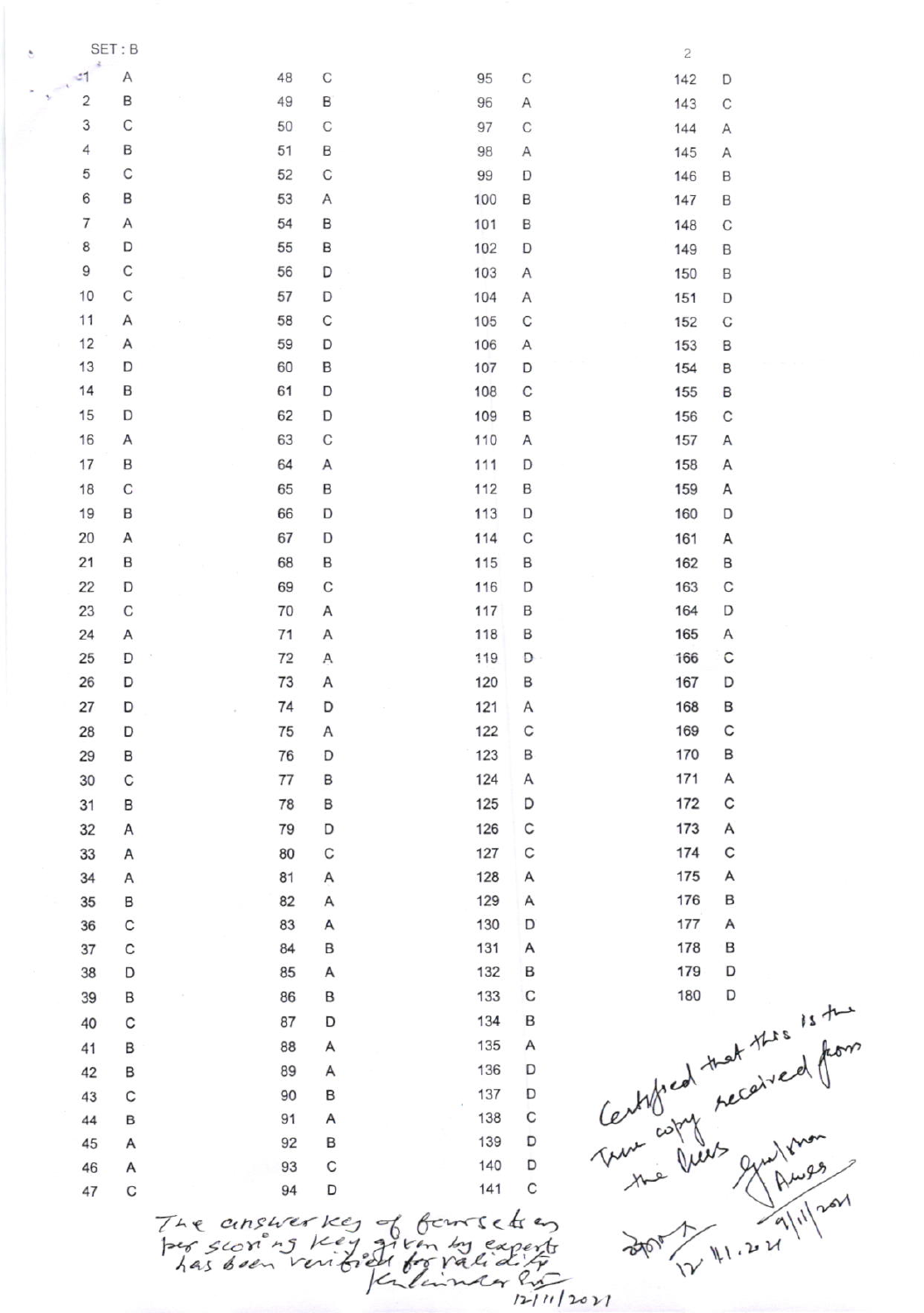3  $\overline{A}$ D 48 C 95 B 142  $\mathsf{C}$  $\overline{2}$  $\mathsf{C}$ 49 B 96  $\mathbf C$ 143 A 3  $\mathsf{C}$ 50 A 97 D 144  $\overline{A}$ 4  $\overline{A}$ 51 B 98  $\mathsf{C}$ 145 A 5 B 52 D 99 A 146 D 6 A 53 D  $\mathsf{C}$ 100 147 Α  $\overline{7}$  $\mathsf{C}$ 54 B 101 A 148 A 8 A 55 C D 102 149 D  $\overline{9}$ B 56 A 103 C 150 A 10 C 57  $\overline{A}$ 104 B 151 B 11 B 58 С 105 D 152  $\mathsf{C}$  $12$ D 59 D  $\mathsf{C}$ 106 Α 153 13 B 60 D 107 A 154 D C  $\mathsf{C}$  $14$ A 61 D 108 155 15 B 62 C 109 D 156 A B 16 D 63 D 110 157 A 17  $\mathsf{C}$ B 64 111 B 158 B 18 A 65 A D D 112 159  $\mathsf{C}$ 19 B 66 B 113 B 160  $\mathsf{C}$ C C 161 20 D 67 114  $21$ 68 B 115 B 162 A A B 163 B 22 B 69 D 116 C  $\overline{A}$ 164 C 23 70 B 117 D 165 D 24 Α  $71$ D 118 Α 25 D 72 B 119 B 166 C 26  $\mathbf C$ 73 B 120 D 167 B 168 B 74 A 121 27 D C 75 A 122 169 D 28 B C A B 170 D 29 76 123 124 B 171 B 30 B 77 D 172 A D 31 Α 78 Α 125 C B 79 A 126 C 173 32 174 A D 127 B 33  $\mathsf{C}$ 80 C C 128 B 175  $\mathsf{C}$ 81 34 176 Α 129 B 82 A 35 B A 177 B 130 36 A 83 D 178 Α  $\overline{A}$ 131 D 84 37 Α D 179 132 D 85 A 38 D Certificat that this is the<br>Received from the Rush<br>Received from to brown<br>and the end of pulling<br>and and the state of the control C 133 86 B D 39 134 D А 87 40 D C 135 88 B B 41 136 B 89 A 42 A  $\mathbf C$ 90 B 137 ۰A 43 138 D A  $\mathbf C$ 91 44 C 139 D 92 45 B 140 A 93 B C 46 B 141 94 A 47 B The anguar key of four sels an<br>Jour scon y key given by eagests<br>her been vantaled for validably

SET: C